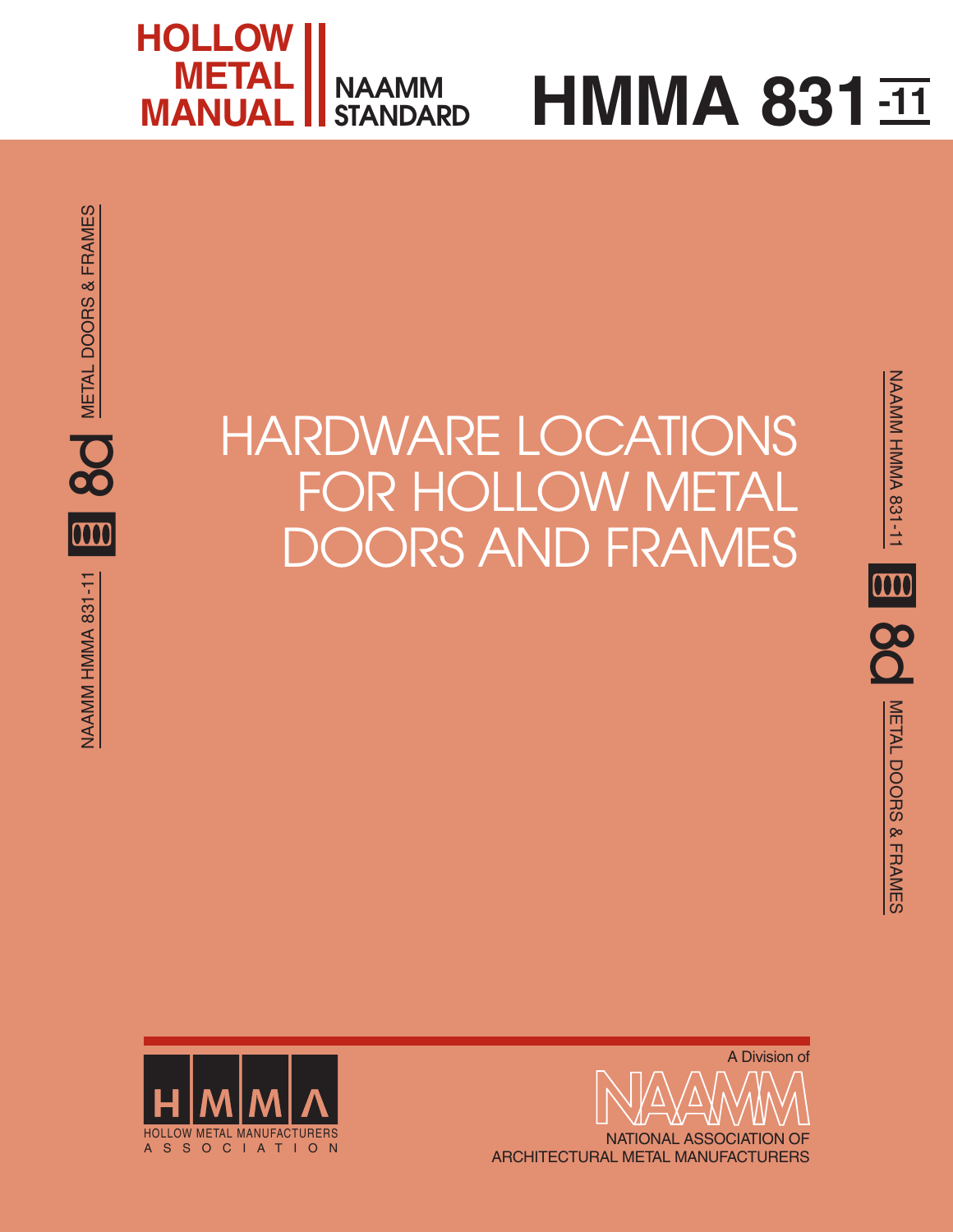This Manual was developed by representative members of and approved by the Hollow Metal Manufacturers Association (HMMA) Division of the National Association of Architectural Metal Manufacturers (NAAMM) to provide their opinion and guidance on the basic design of hollow metal doors and frames. This standard contains advisory information only and is published as a public service by NAAMM and its HMMA Division. NAAMM and its HMMA Division disclaim all liability of any kind for the use, application, or adaptation of material published in this standard.

Purchasers of NAAMM Standards may receive current information on all NAAMM Standards by calling or writing the National Association of Architectural Metal Manufacturers.

**National Association of Architectural Metal Manufacturers**

800 Roosevelt Road Bldg. C, Suite 312 Glen Ellyn, Illinois 60137 Phone: (630) 942-6591 Fax: (630) 790-3095 www.naamm.org

Copyright © 1997, 2011 **National Association of Architectural Metal Manufacturers** All Rights Reserved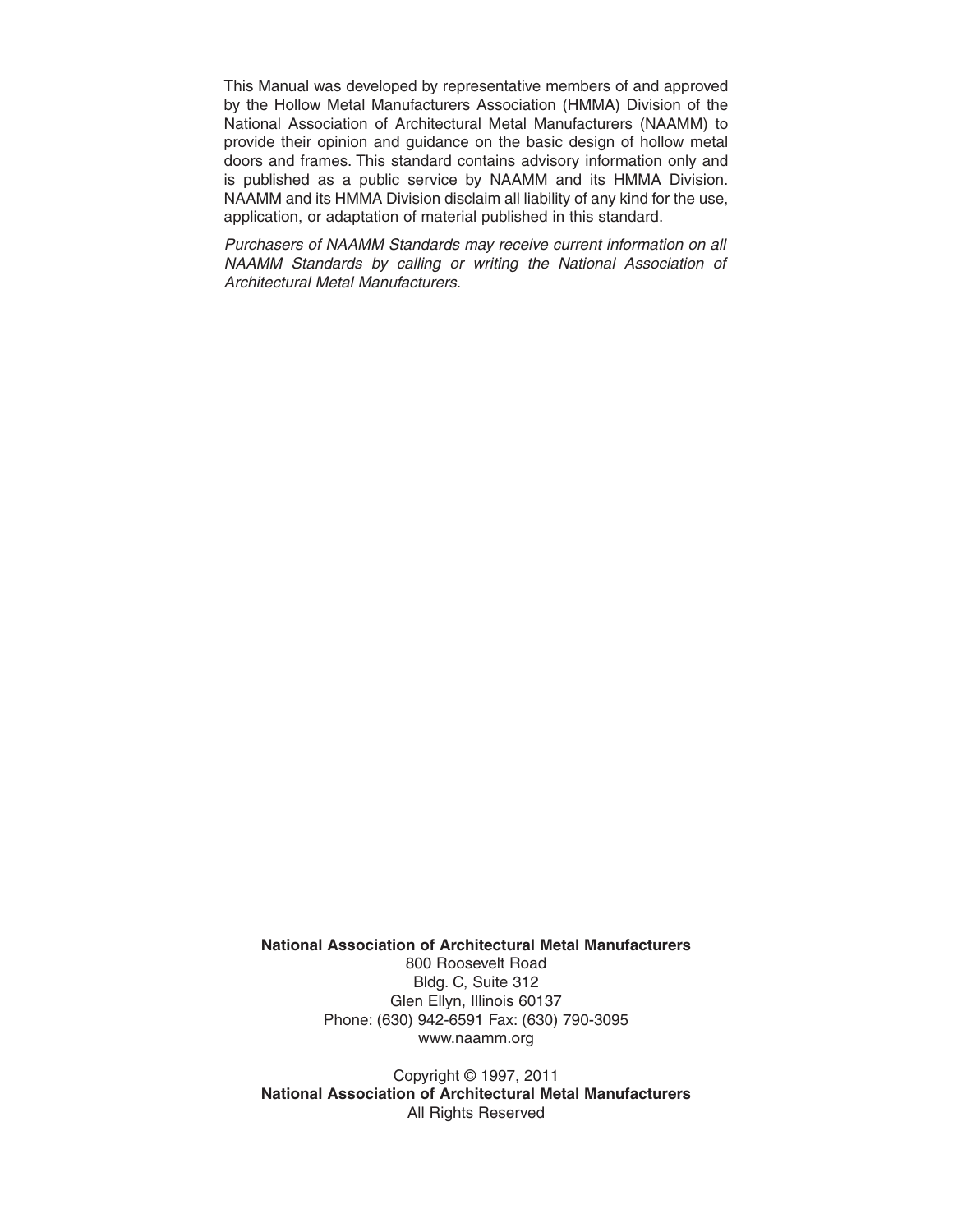#### **RECOMMENDED HARDWARE LOCATIONS FOR HMMA HOLLOW METAL DOORS AND FRAMES**

These standards are recommended by the Hollow Metal Manufacturers Association as representing the long accepted usual preferences of both architects and users under normal conditions of use. Under some circumstances these standard locations are inadvisable for certain items based on accessibility codes. For example, a lower position for the deadlock is possible, when intended usage by small children or handicapped persons necessitates require positioning the user handled items in other than these recommended standard locations.

#### **Hardware location and floor conditions**

As shown on the drawing, all hardware items except the upper and intermediate hinges are located by fixed dimensions from the floor to the centerline of the item, making the locations of all user-handled items at the same level for all door heights. The floor is defined as top of the concrete or structural slab. Refer to HMMA-810 TN01-03 "Defining Undercuts" when determining hardware locations based on special floor conditions.

#### **BUTT HINGE**

The three hinges shown on the drawing are recommended for doors over 5 ft. 0 in. (1524 mm) and including 7 ft. 6 in. (2286mm) in height. For doors of greater heights, where four or more hinges are used, the top and bottom hinges are located as shown, with the intermediate hinges being equally spaced between them. The hinge backset (the dimension from the stop face, or narrow side, to the edge of the hinge cutout) is 1/4 in. (6.4mm).

#### **LOCKSET**

Regardless of the type of lock or latch used, the centerline of the lever or knob is located at the 38 in. (965mm) from the floor, for the convenience of the user. This will result in some variation in the strike location, depending on the type of lock used.

#### **EXIT DEVICE**

Locations may vary depending on hardware manufacturers' recommended locations or as required by code.

#### **AUXILLIARY DEADLOCK AND LATCH**

The recommended location for the deadlock is 46 in. (1168mm) to centerline positioning it so as to avoid interference with through bolts and preparations for other hardware. ADA requires that the centerline of operating element of cylinder be no more than 48 in. (1219 mm) above floor.

#### **PUSH-PULL HARDWARE**

The recommended location for the center of the grip on a door pull or on a push plate, and the centerline of a push/pull bar is 46 in. (1168mm).

#### **ROLLER LATCH**

The recommended location is 46 in. (1168 mm) to centerline of latch. Roller latches are generally used with dummy knobs or with push/ pulls.

#### **HOSPITAL LATCH**

The recommended location is 45 in. (1143 mm) to the centerline of latch.

#### **DOOR CONTROL DEVICES (CLOSERS, HOLDERS, STOPS, OPERATORS)**

Locations may vary depending on hardware manufacturers' recommended locations or as required by code.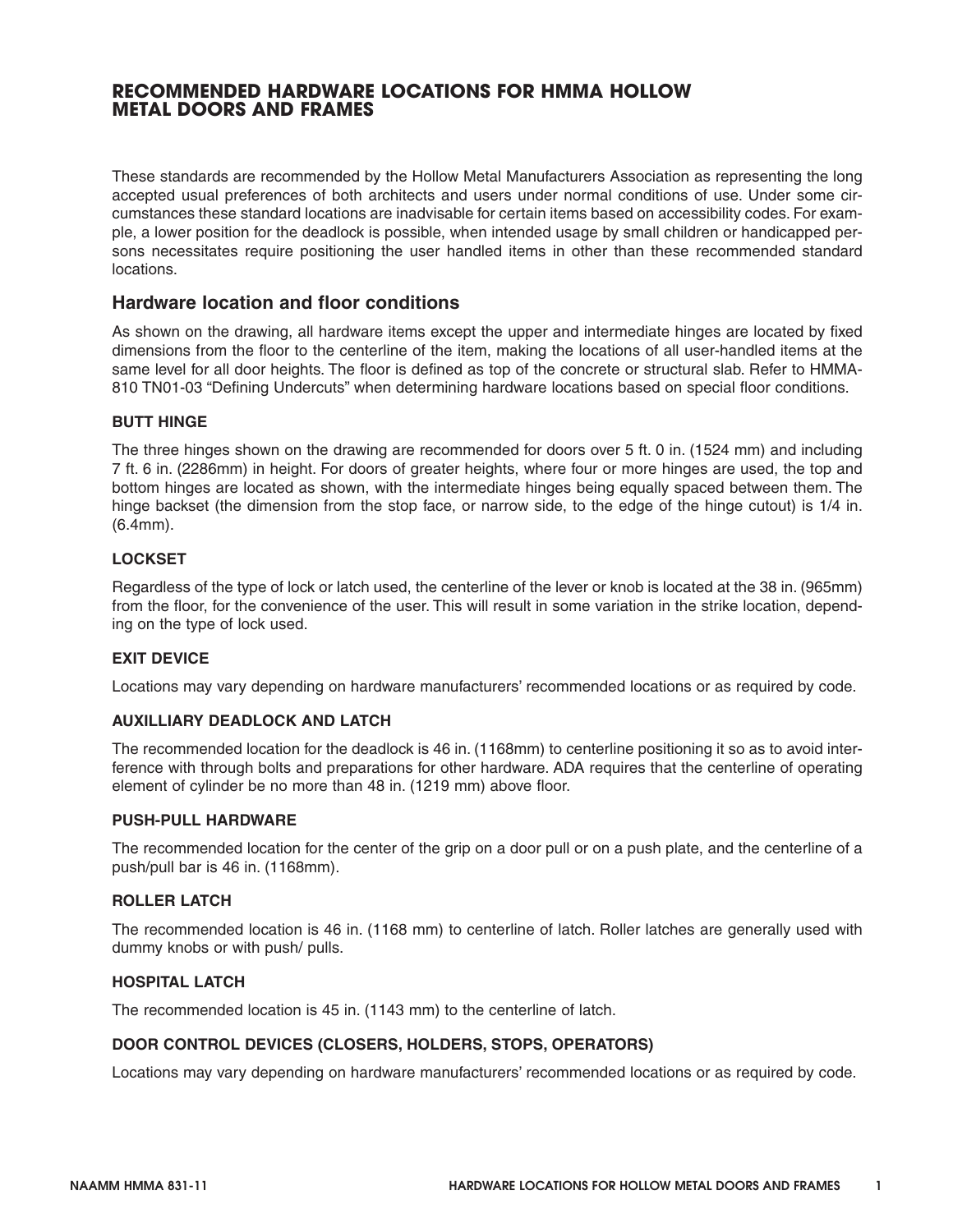